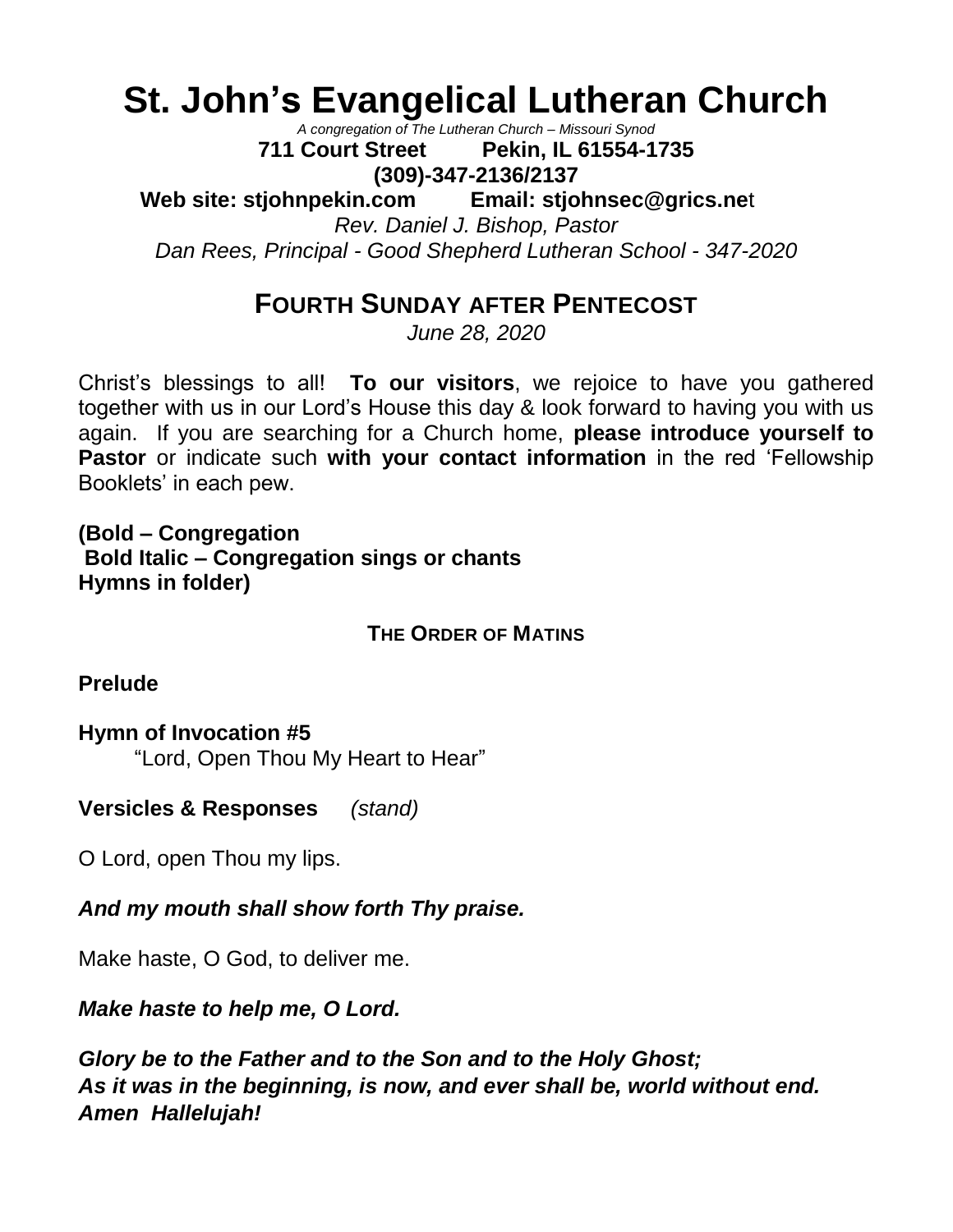# **The Invitatory**

Oh, come, let us worship the Lord:

*For He is our Maker.*

**The Venite – pg. 33** 

*Oh, come, let us sing unto the Lord: let us make a joyful noise to the Rock of our salvation.* 

*Let us come before His presence with thanksgiving: and make a joyful noise unto Him with psalms.*

*For the Lord is a great God: and a great King above all gods.* 

*In His hand are the deep places of the earth: the strength of hills is His also.*

*The sea is His, and He made it: and His hands formed the dry land.* 

*Oh, come let us worship and bow down: let us kneel before the Lord, our Maker.*

*For He is our God: and we are the people of His pasture and the sheep of His hand.*

*Glory be to the Father and to the Son and to the Holy Ghost;*

*As it was in the beginning, is now, and ever shall be, world without end. Amen* 

**+ Psalmody:** *Psalm 119:153-160*

Consider my affliction and deliver me,

For I do not forget Your law.

**Plead my cause and redeem me;**

**Revive me according to Your word.**

Salvation is far from the wicked,

For they do not seek Your statutes.

**Great are Your tender mercies, O LORD; Revive me according to Your word.**

Many are my persecutors and my enemies,

Yet I do not turn from Your testimonies.

**I see the treacherous and am disgusted, Because they do not keep Your word.**

Consider how I love Your precepts;

Revive me, O LORD, according to Your lovingkindness.

**The entirety of Your word is truth,**

**And every one of Your righteous judgments endures forever.**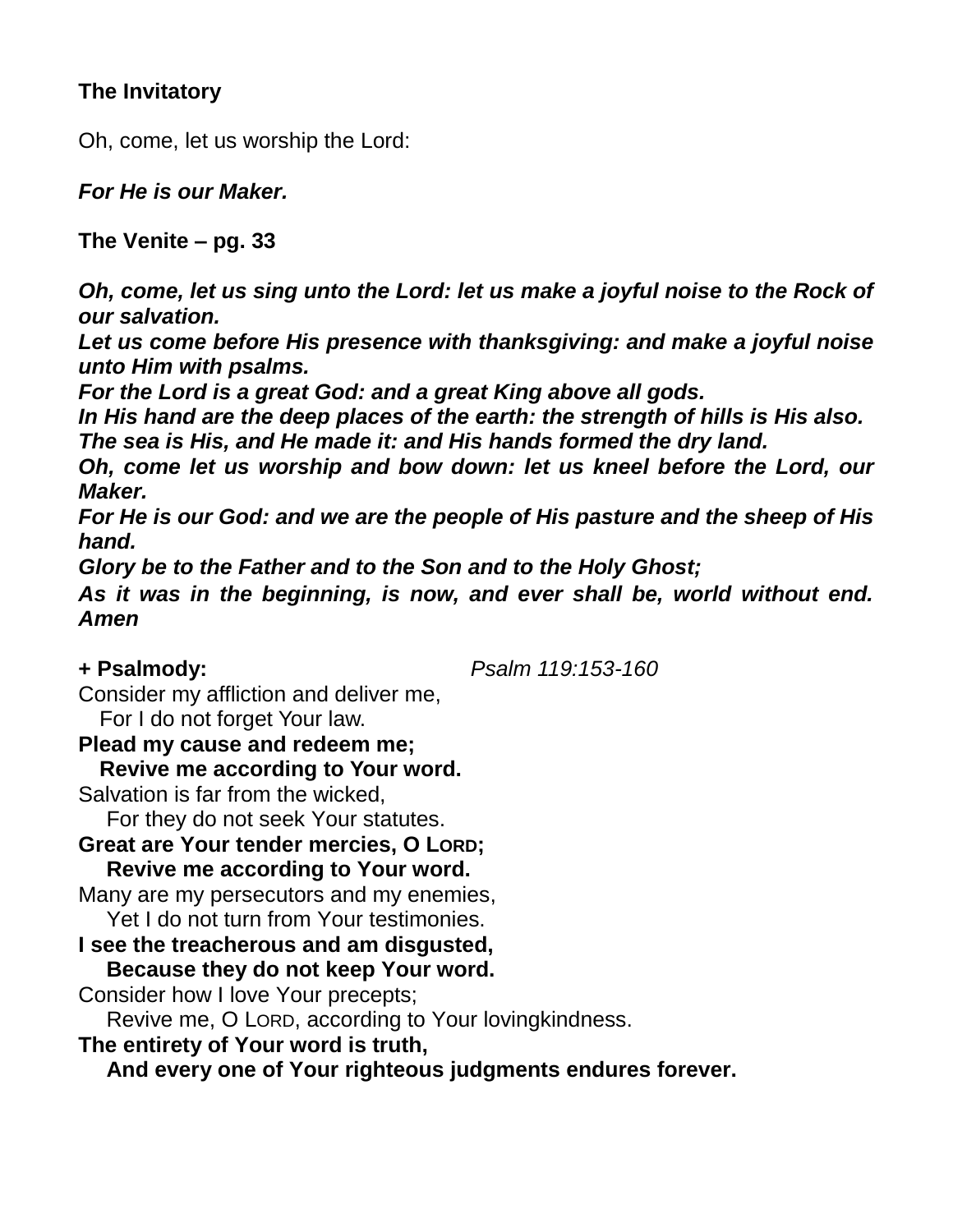## **The Catechism Review - The Lord's Prayer**

*What is The Fourth Petition?*

**Give us this day our daily bread.**

*What does this mean?* **God certainly gives daily bread to everyone without our prayers, even to all evil people, but we pray in this petition that God would lead us to realize this and to receive our daily bread with thanksgiving.**

*What is meant by daily bread?* **Daily bread includes everything that has to do with the support and needs of the body, such as food, drink, clothing, shoes, house, home, land, animals, money, goods, a devout husband or wife, devout children, devout workers, devout and faithful rulers, good government, good weather, peace, health, self-control, good reputation, good friends, faithful neighbors, and the like.**

### **The Old Testament Reading: Jeremiah 28:5–9**

<sup>5</sup>Then the prophet Jeremiah spoke to Hananiah the prophet in the presence of the priests and all the people who were standing in the house of the LORD, <sup>6</sup>and the prophet Jeremiah said, "Amen! May the LORD do so; may the LORD make the words that you have prophesied come true, and bring back to this place from Babylon the vessels of the house of the LORD, and all the exiles. <sup>7</sup>Yet hear now this word that I speak in your hearing and in the hearing of all the people.  ${}^{8}$ The prophets who preceded you and me from ancient times prophesied war, famine, and pestilence against many countries and great kingdoms. <sup>9</sup>As for the prophet who prophesies peace, when the word of that prophet comes to pass, then it will be known that the LORD has truly sent the prophet."

# **The Epistle: Romans 7:1–13**

<sup>1</sup>Do you not know, brothers—for I am speaking to those who know the law that the law is binding on a person only as long as he lives?  $2$ Thus a married woman is bound by law to her husband while he lives, but if her husband dies she is released from the law of marriage. <sup>3</sup>Accordingly, she will be called an adulteress if she lives with another man while her husband is alive. But if her husband dies, she is free from that law, and if she marries another man she is not an adulteress.

 $4$ Likewise, my brothers, you also have died to the law through the body of Christ, so that you may belong to another, to him who has been raised from the dead, in order that we may bear fruit for God. <sup>5</sup> For while we were living in the flesh, our sinful passions, aroused by the law, were at work in our members to bear fruit for death. <sup>6</sup>But now we are released from the law, having died to that which held us captive, so that we serve not under the old written code but in the new life of the Spirit.

What then shall we say? That the law is sin? By no means! Yet if it had not been for the law, I would not have known sin. I would not have known what it is to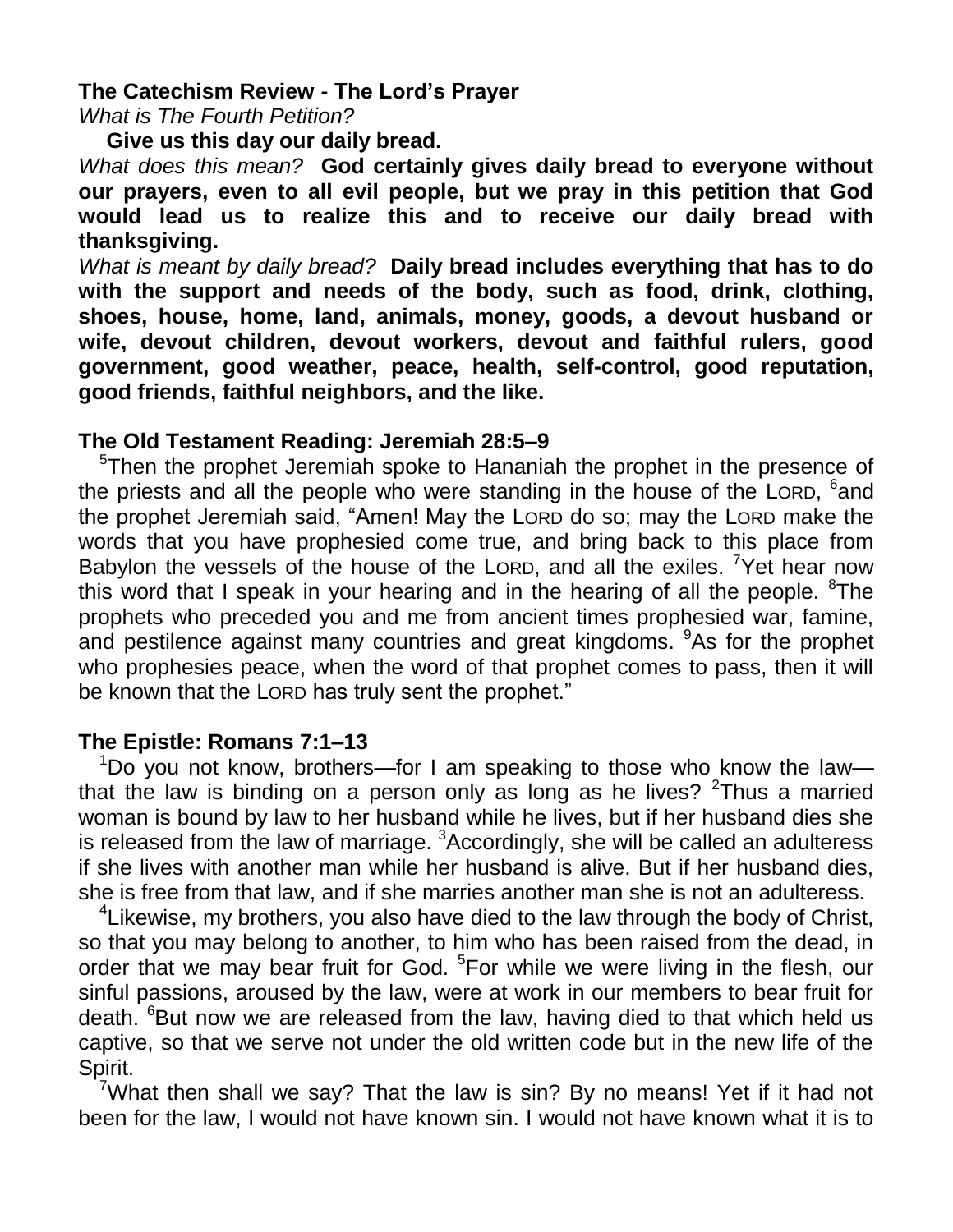covet if the law had not said, "You shall not covet." <sup>8</sup>But sin, seizing an opportunity through the commandment, produced in me all kinds of covetousness. Apart from the law, sin lies dead. <sup>9</sup>I was once alive apart from the law, but when the commandment came, sin came alive and I died.  $10$ The very commandment that promised life proved to be death to me. <sup>11</sup>For sin, seizing an opportunity through the commandment, deceived me and through it killed me.  $12$ So the law is holy, and the commandment is holy and righteous and good.

 $13$ Did that which is good, then, bring death to me? By no means! It was sin, producing death in me through what is good, in order that sin might be shown to be sin, and through the commandment might become sinful beyond measure.

# **The Holy Gospel: Matthew 10:34-42** *(stand)*

 $34$ [Jesus said:] "Do not think that I have come to bring peace to the earth. I have not come to bring peace, but a sword. <sup>35</sup>For I have come to set a man against his father, and a daughter against her mother, and a daughter-in-law against her mother-in-law. <sup>36</sup>And a person's enemies will be those of his own household.  $37$ Whoever loves father or mother more than me is not worthy of me, and whoever loves son or daughter more than me is not worthy of me. <sup>38</sup>And whoever does not take his cross and follow me is not worthy of me. <sup>39</sup>Whoever finds his life will lose it, and whoever loses his life for my sake will find it.

<sup>40</sup> Whoever receives you receives me, and whoever receives me receives him who sent me. <sup>41</sup>The one who receives a prophet because he is a prophet will receive a prophet's reward, and the one who receives a righteous person because he is a righteous person will receive a righteous person's reward. <sup>42</sup>And whoever gives one of these little ones even a cup of cold water because he is a disciple, truly, I say to you, he will by no means lose his reward."

But Thou, O Lord, have mercy upon us.

# *Thanks be to Thee, O Lord.*

# **Sermon Hymn – #493**

"Thou Who the Night in Prayer Didst Spend"

# **+ Sermon: "What We Receive in Receiving the Lord's Servants" Matthew 10:40-41**

- I. To receive them is the welcome them fully because of the Lord Jesus.
- II. Those who receive the Lord's servants receive Jesus, the Father, and His servants' reward.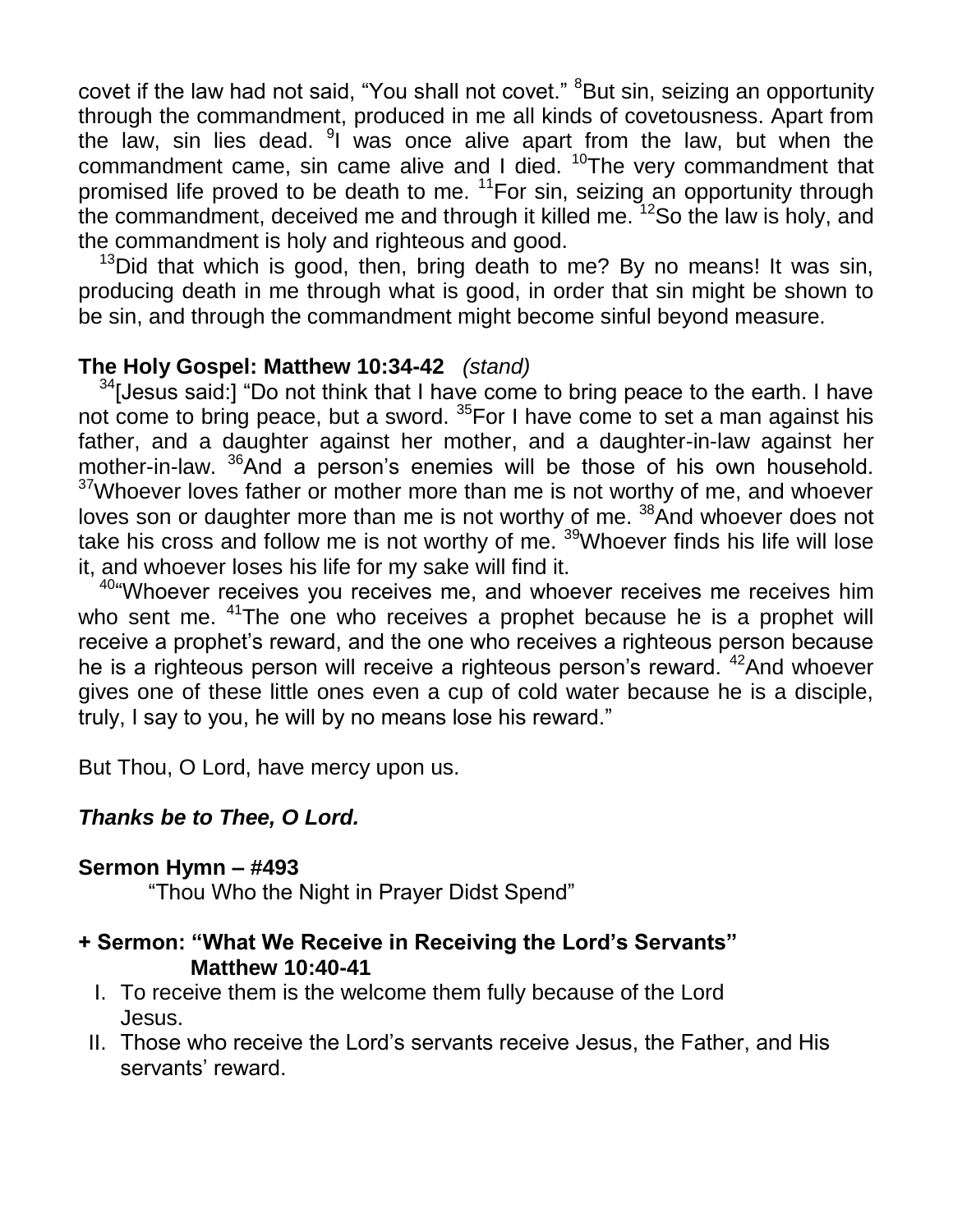# **Presentation of the Offerings**

#### **The Te Deum Laudamus**

*We praise Thee, O God; we acknowledge Thee to be the Lord. All the earth doth worship Thee, the Father everlasting. To Thee all angels cry aloud, the heavens and all the powers therein; To Thee cherubim and seraphim continually do cry: Holy, holy, holy, Lord God of Sab-a-oth! Heaven and earth are full of the majesty of Thy glory. The glorious company of the Apostles praise Thee; The goodly fellowship of the prophets praise Thee; The noble army of martyrs praise Thee; The holy Church throughout all the world doth acknowledge Thee: The Father of an infinite majesty; Thine adorable true and only Son, also the Holy Ghost, the Comforter. Thou art the King of Glory, O Christ. Thou art the everlasting Son of the Father. When Thou tookest upon Thee to deliver man, Thou didst humble Thyself to be born of a virgin. When Thou hadst overcome the sharpness of death, Thou didst open the kingdom of heaven to all believers. Thou sittest at the right hand of God In the glory of the Father. We believe that Thou shalt come To be our Judge. We therefore pray Thee, help Thy servants, whom Thou hast redeemed with Thy precious blood. Make them to be numbered with Thy saints In glory everlasting. O Lord, save Thy people and bless Thine heritage. Govern them and lift them up forever. Day by day we magnify Thee. And we worship Thy name ever, world without end. Vouchsafe, O Lord to keep us this day without sin. O Lord, have mercy upon us, have mercy upon us. O Lord, let Thy mercy be upon us, as our trust is in Thee. O Lord, in Thee have I trusted; let me never be confounded.*

**The Prayers**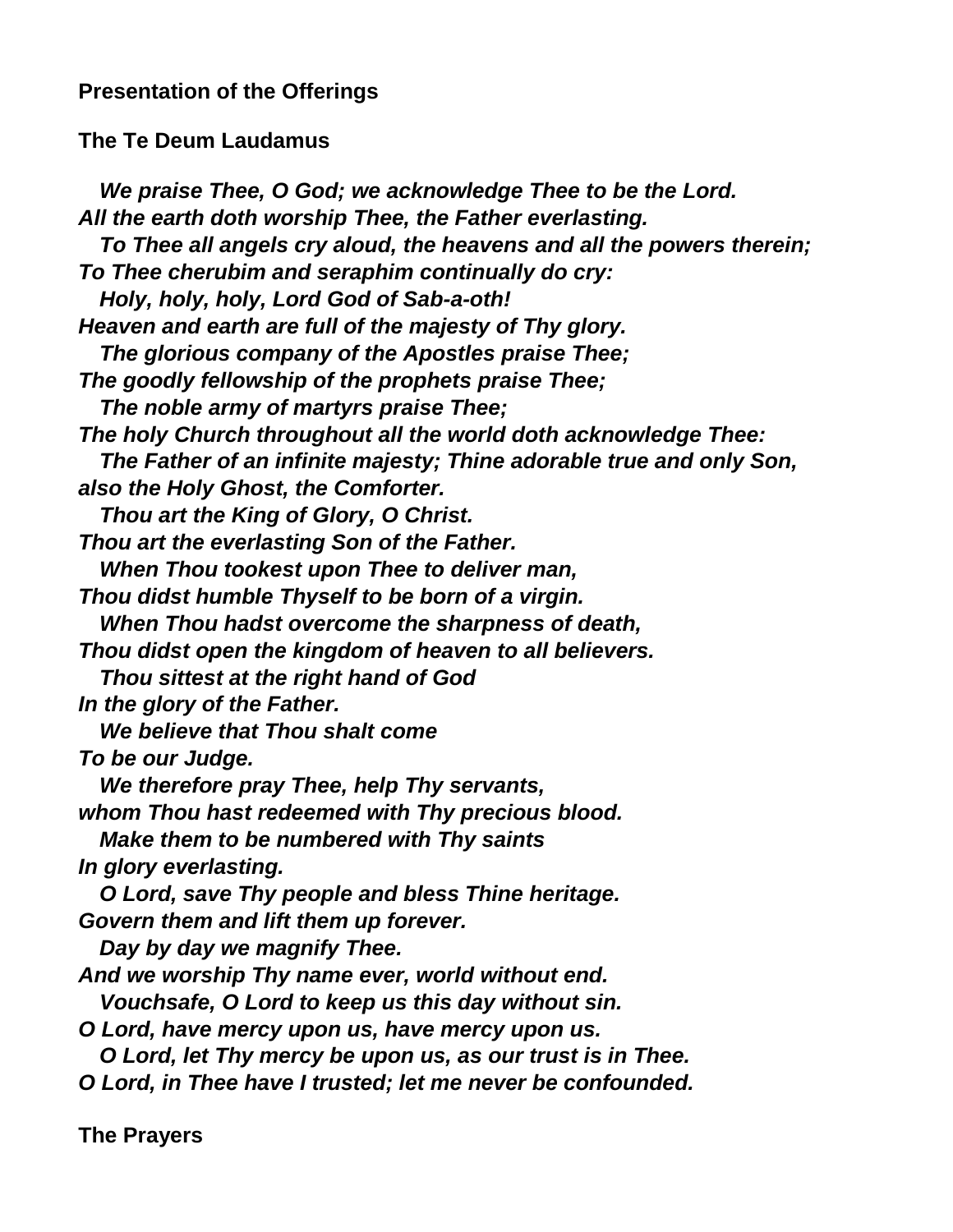# **The Kyrie:**

*Lord, have mercy upon us. Christ, have mercy upon us. Lord have mercy upon us.*

# **The Lord's Prayer**

**Our Father who art in heaven, Hallowed be Thy name; Thy kingdom come; Thy will be done on earth as it is in heaven; Give us this day our daily bread; And forgive us our trespasses, as we forgive those who trespass against us; And lead us not into temptation; But deliver us from evil; For Thine is the kingdom and the power and the glory forever and ever. Amen.**

**The Salutation**  The Lord be with you.

# *And with thy spirit.*

### **Special Petitions Collect Of The Day**

Almighty God, by the working of Your Holy Spirit, grant that we may gladly hear Your Word proclaimed among us and follow its directing; through Jesus Christ, Your Son, our Lord, who lives and reigns with You and the Holy Spirit, one God, now and forever.

### *Amen.*

**The Collect for Grace** 

 *Amen.*

# **The Benedicamus**

Bless we the Lord.

# *Thanks be to God.*

# **The Benediction**

The grace of our Lord Jesus Christ and the love of God and the communion of the Holy Ghost be with you all.

# *Amen.*